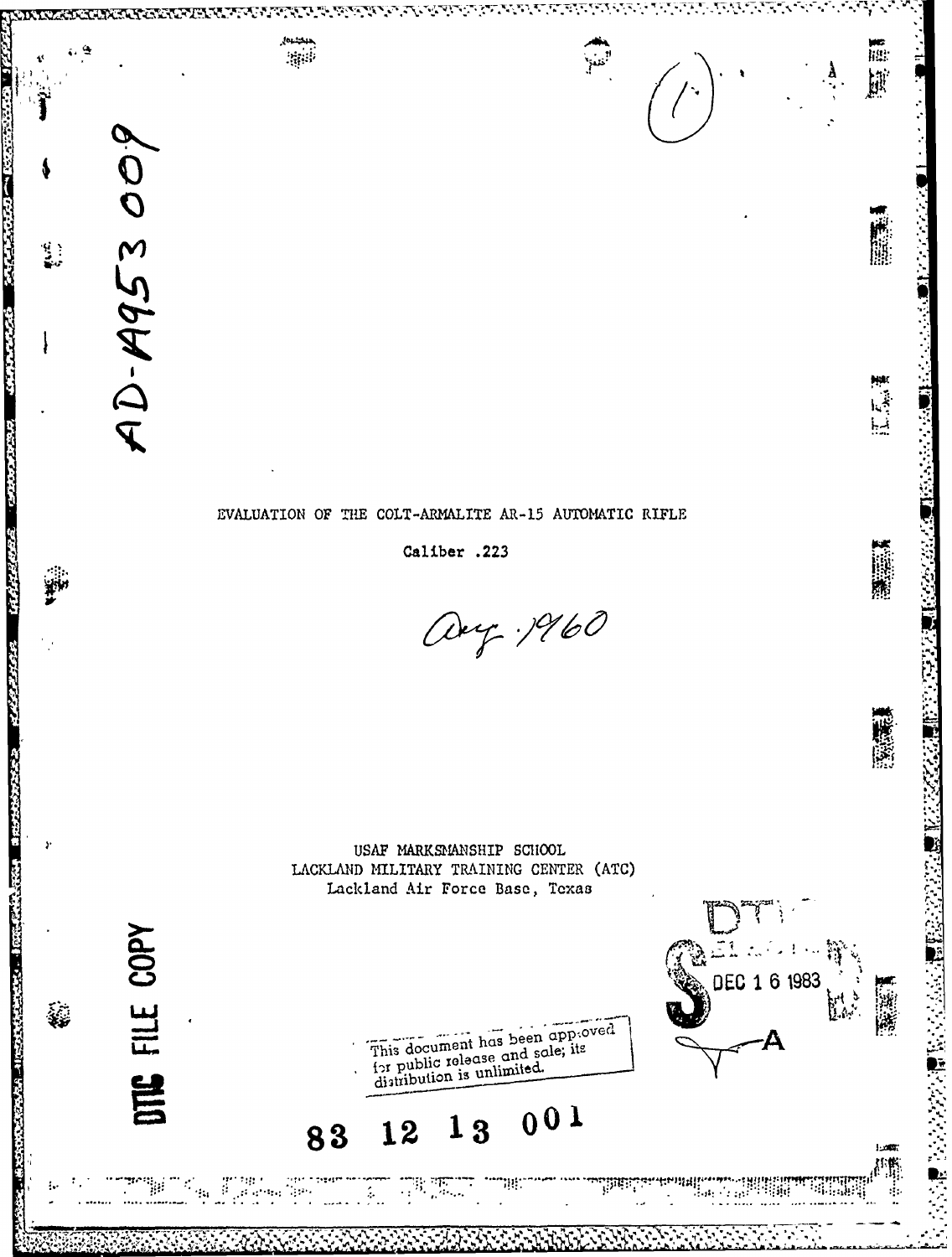# USAF MARKSMANSHIP SCHOOL LACKLAND MILITARY TRAINING CENTER (ATC) LACKLAND AIR FORCE BASE, TEXAS

OF' MMS-M/Maj Miller/3139 9 August 1960

 $\frac{1}{2}$  .

**SUBJECT:** Evaluation of AR-15

#### **7o. LMTC (0)**

- **: Z:"**

**TO**

1. The USAF Marksmanship School has been directed by the Vice Chief of Staff to conduct an evaluation of the AR-15, .22, automatic rifle. This weapon is a light weight, 6 ibs, semi and full automatic combat type weapon designed by the Armalite Corporation, and manufactured by the Colt Firearms Company. This weapon is undergoing extensive tests in Europe and Asia at the present time. Initial tests conducted by Aberdeen Proving Ground have indicated an excellent potential to meet Air Force weapon requirements. The Department of Defense has programmed the M-14, Caliber 7.62 MATO, rifle for all services use. Due to the inherent advantage to the Air Force of a light weight weapon and ammunition, the Vice Chief of Staff desires a comprehensive evaluation to be conducted at Lackland Air Force Base.

2. Ten AR-15's are on hand. An initial quantity of **5,000** rounds of amnunition is duo in. It is anticipated that a quantity of approximately  $50,000$  rounds will be utilized in this test and evaluation. It has not been fully determined as to who will pay for or provide the ammunition. The above **5000** rounds will be provided by Remington Firearms, Inc. It may be necessary that this organization procure some quantity of the ammunition that is not forthcoming from other sources. Procurement is authorized under the provisions of AFR 65-7 and funds to cover the requirement are contained in our budget. No attempt to purchase ammunition will be made until all other possibilities are exhausted.

**3.** Approval **In** requested to work out a test evaluation program with the Air Police School and the 3720th Basic Military Training School uherein a representative number of trainees will utilize this weapon, firing the exact courses **now** required for carbine training. In that operation remains basically the same, the training with the new weapon will in no way detract from familiarization with the carbine. The new zifle is much more accurate and higher scores will result.

4. The USAF Marksmanship School personnel will conduct, simultaneously, various tests over long ranges, to include penetration, accuracy, function under field conditions, etc. Due to the limited number of weapons, it is proposed to alternate the rifles between the Air Police and the Range Section, consistent with training schedules, after adequate indoctrination of instructor personnel for the above evaluation which will obviously cover an extended period of time to fire approximately 5000 rounds through each weapon.

BURTON T. MILLER, Major, USAF Materiel Officer

............................. **.know.**

**3j**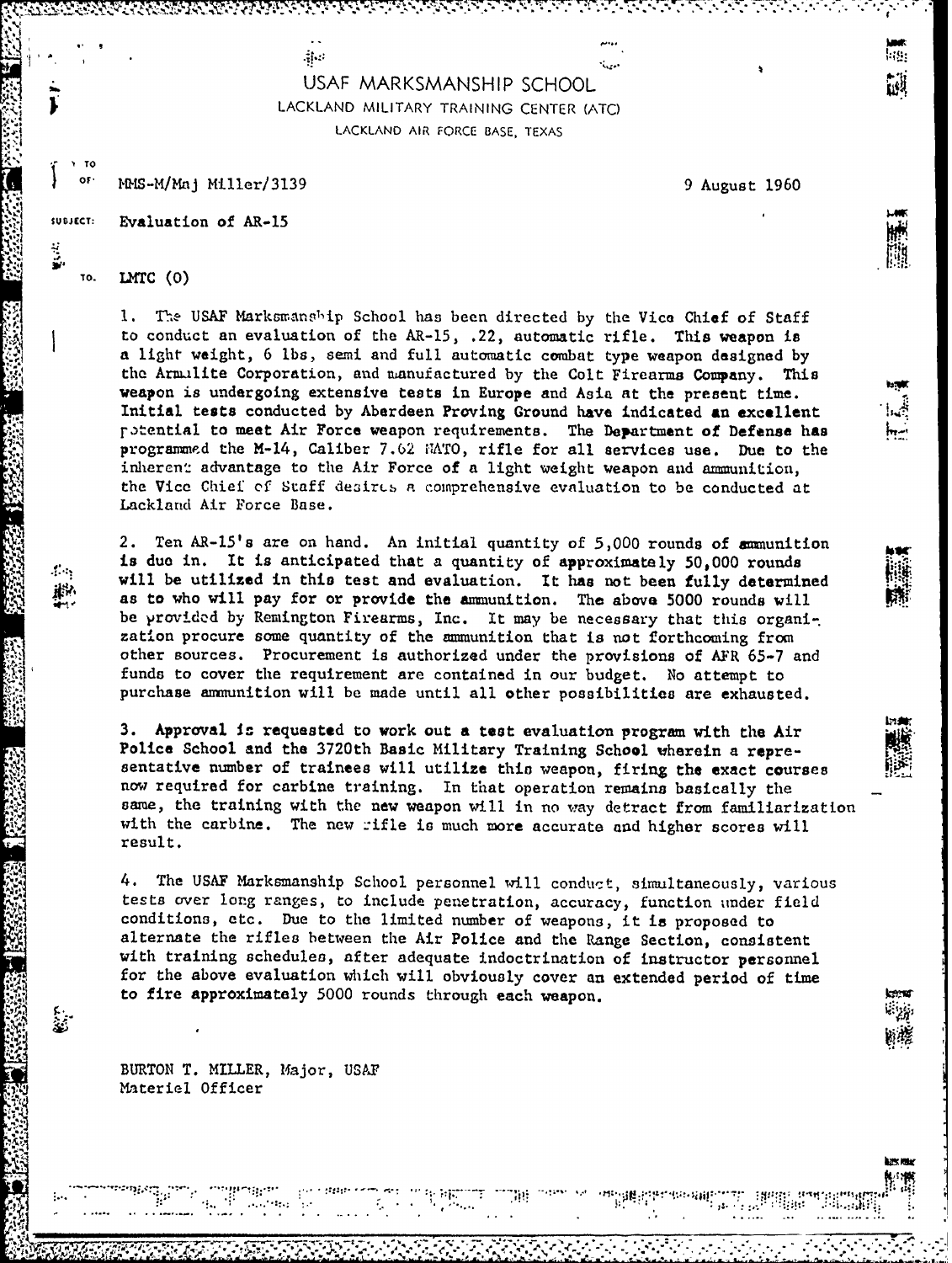USAF MARKSMANSHIP SCHOOL LACKLAND MILITARY TRAINING CENTER (ATC) Lackland Air Force Base, Texas

22 September 1690

 $t_i t_i$ bij

2002年の日本のこの公開の2002年によっているというというというのか、そのことには、

Evaluation of the Colt-Armalite AR-15 Automatic Rifle, SUBJECT: Caliber .223

ăpii

General Comments:

**BOOK CREAKS ANDERSON, ANDERSON, REG** 

「「味味」

ريخ<br>تونگ

 $\mathbb{R}$ 

Hq USAF directed that the USAF Marksmanship School evaluate the Colt-Armalite Rifle.

On 18 July 1960, the USAF Marksmanship School received three AR-15 rifles for the conduct of the test. The AR-15 rifle is a gas operated, six pound rifle capable of either semi or fully automatic fire. The rifle is chambered for the .223 caliber cartridge. This cartridge is loaded with a 55 grain full metal jacket boat-tail bullet, approximately 25 grains of powder, and has a case length of 1.758 inches. The primer is non-corrosive and non-mercuric. The rifle can be equipped with a telescope and a bipod. On 1 August 1960, five additional rifles were secured.

 $OTI$ COPV INSPECTED

7

ពា

łТ

Accession For NTIS GRA&I

Ditc TAB

By.

Dist

U-announced

Distributer/

Availtbility Could Avail and or

Special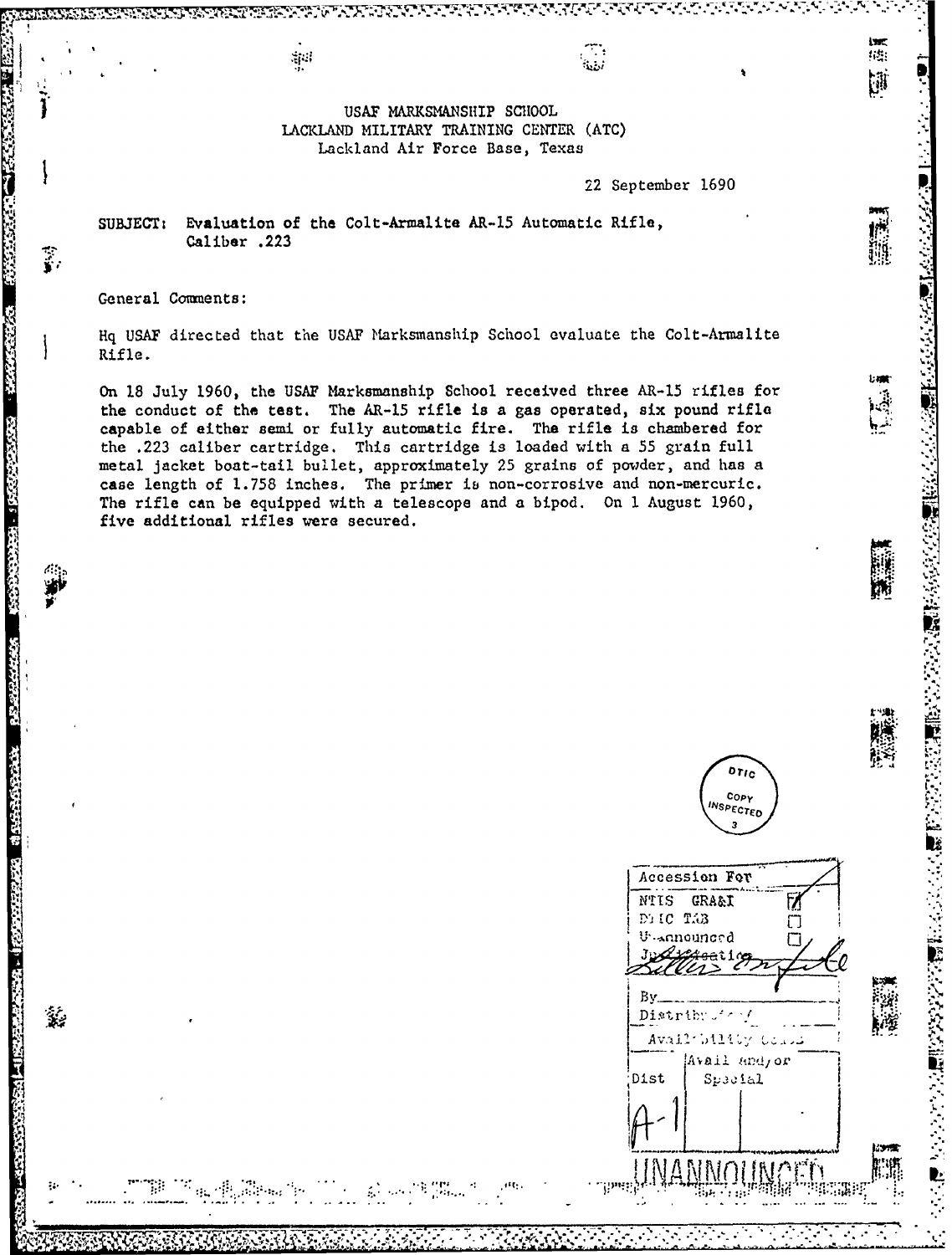EVALUATION OF THE COLT-ARMALITE AR-15 RIFLE

75,

រ្តារ្តី<br>ព្រឹក

h."

やんて 天 ややいやか いっかい かまおく かんかん かんきょう かんきょう かんせい

 $1.$ PURPOSE: To evaluate the Armalite AR-15, caliber .223 rifle for USAF This evaluation will determine the following: suitability.

- Bench accuracy. a.
	- (1) With and without scope.

የአማዊሻ የሚሉ የአማርዎች የሚሉ ጥር ካሉ ጥር

 $\frac{1}{2}$  .

- (2) With and without bipod and bayonet.
- Automatic accuracy. Ъ.
	- $(1)$  Prone
		- (a) With scope.
		- (b) Without scope.
	- $(2)$  Offhand.
- Penetration.

Ş,

- Bullet performance. d.
	- (1) Minimum range (25 yds)
	- Intermediate range (150 yds)  $(2)$
	- $(3)$  Maximum range  $(400 500$  yds)
- Function when used by trainees.
- Accuracy when used by trainees. f.
- Suitability for Air Police work.  $g$ .
- h. Suitability for Base Defense.

galawa iliku

Function uncleaned (up to 5,000 rds). Control with weapon cleaned  $1.$ after each 500 rounds.

Sand and dirt test (one weapon only).  $\mathbf{j}$ .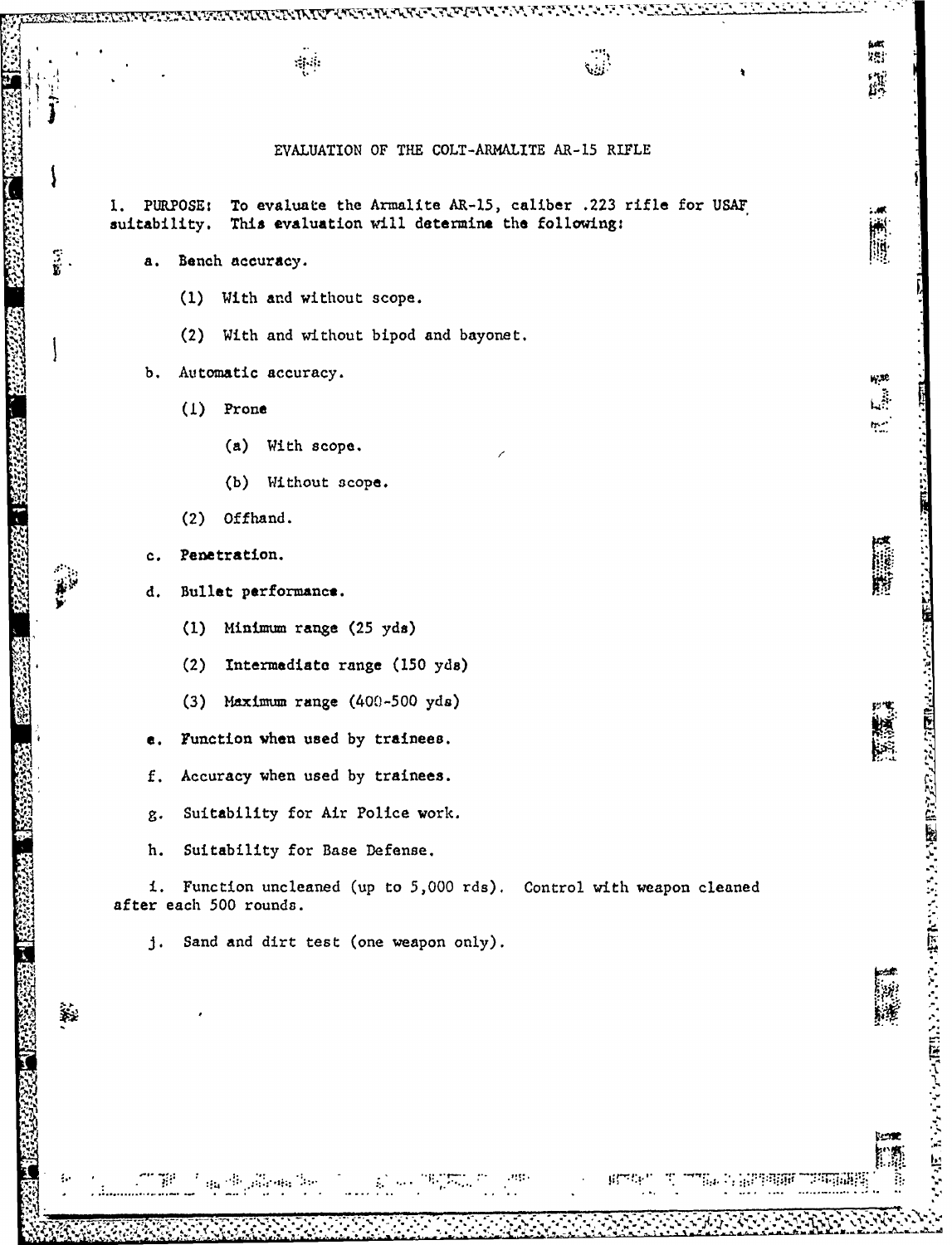**k. If** M-14's become available during the planned expenditure of **50,000** rounds of ammunition, use M-14 as comparative weapon.

وبي.<br>من

**1.** Disassembly and assembly **by** trainees.

 $\frac{1}{4}$ 

**m. Compare reaction of trainees** to each weapon, scores fired, handling, **safety,** etc.

n. Ho evaluation to be based on the carbine as it is already considered obsolete.

2. Personnel Participating!

變

a. **USAF Marksmanship School** 

- **(1)** Major Miller **Test** Supervisor
- (2) Lt Gorey Project Officer
- **(3)** Lt Grigsby Asst Project Officer
- (4) TSgt Duchek Test and Evaluation Section
- **(5)** SSgt Parris Test and Evaluation Section
- . **'(6)** Mr. Joe Cook Civilian Gunsmith F

**b.** Air Police Personnel: Major Kacprowski

3. Major B. T. Miller was reassigned to Turkey on 21 September 1960. Lt Gorey was appointed as Test Supervisor.

.. <sup>r</sup>

**K** *ZZ*

##<br>年年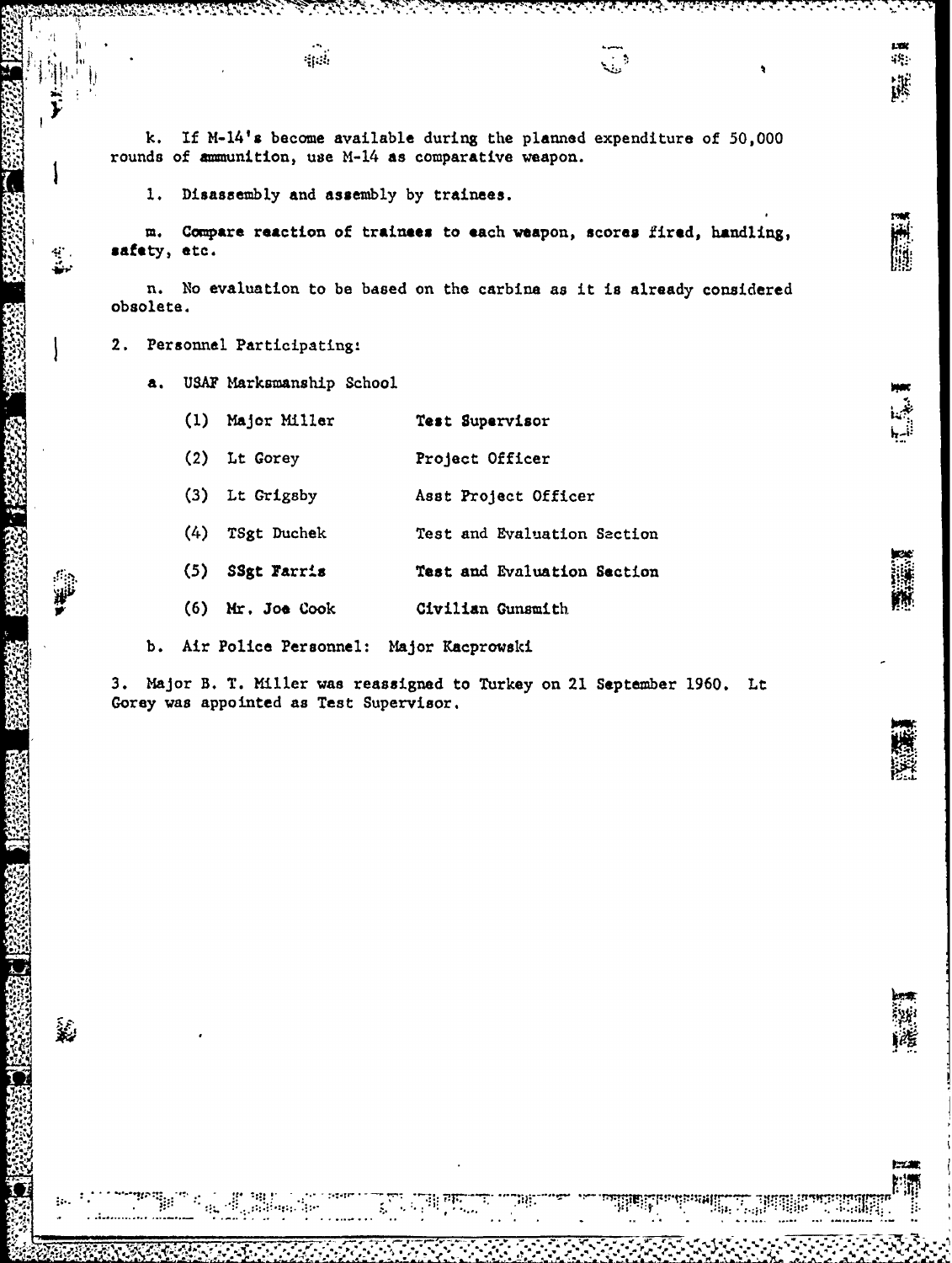## AR-15 Test of 26 July 60

 $\mathbf{v}_i$ 

**bell** 

H.

画画

こうろ へんし お西山

**Report** 

**One** AR-15, Serial Number 324, was equipped with the telescope and fired at Camp Bullis on the 300 meter range. The 300 meter target was used.

 $\tilde{A}^{(1)}_{\rm I}$ 

Six 5 shot groups were fired by Lt Gorey from the prone position, utilizing a rest. Group size ran from 6 to 9 inches, extreme spread. This is considered ample accuracy for a combat rifle, as most shots fired in warfare si are in the 75 - 100 yd category. This wapon is capable of consistent head shots at 300 meters. Approximately 140  $-$ ds were fired slow fire.

4

 $m_{\tau}$ 

The full automatic feature was also tested with approximately 60 rounds. In nada<br>body as a structure was also tested with approximately 60 rounds. In the particle with the proximately 60 rounds. In<br>reg off fast two shot bursts, approximately 80% of the bullets struck in a silhouette area at 300 meter range.

No malfunctions occurred in firing 240 rounds without cleaning the weapon.

V .....

78  $\sim$  10  $\sim$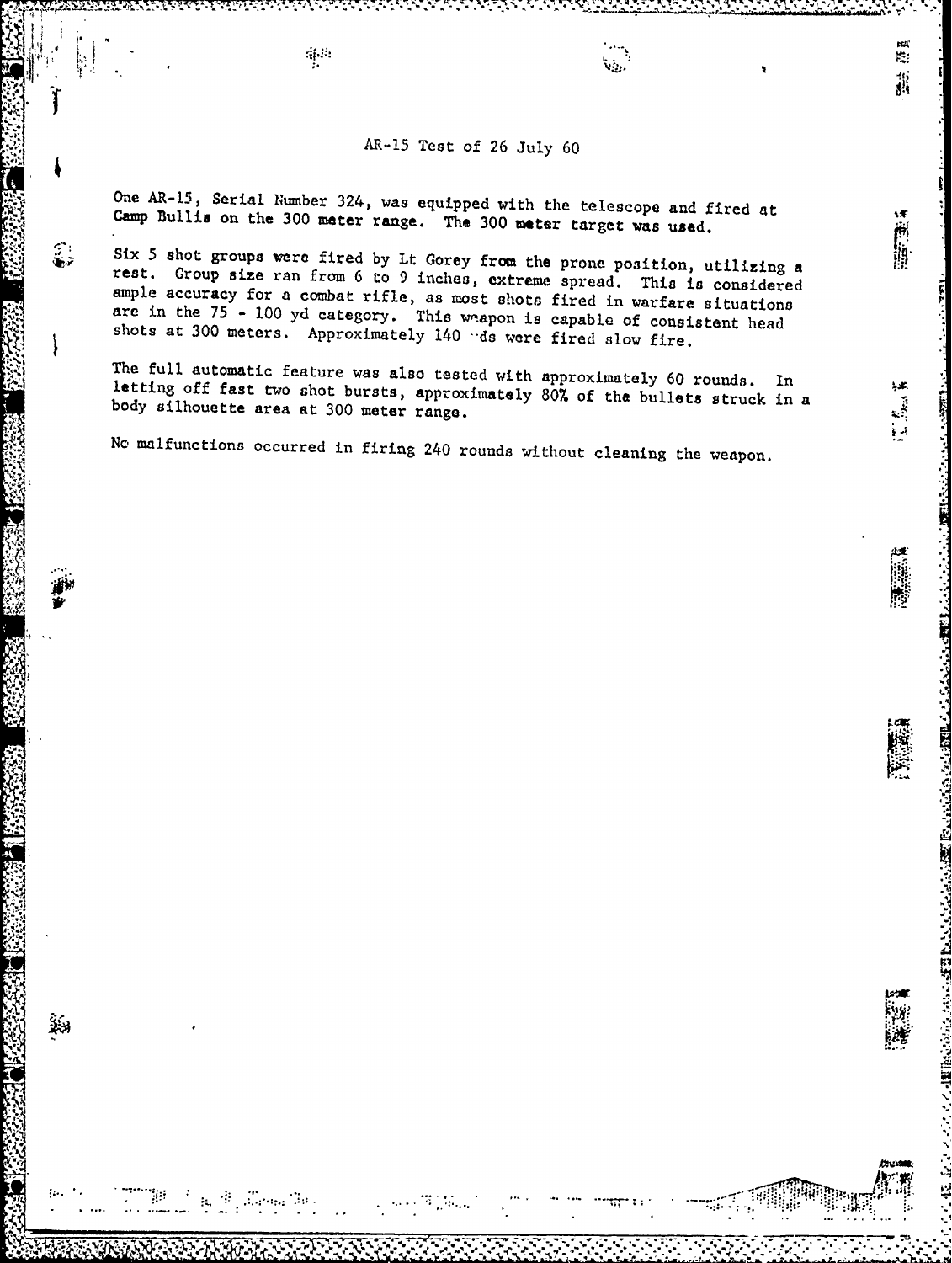### AR-15 Test of 1 August 1960

Test Personnel:

**CASE AND CASE** 

Major Miller Mr. Dorchester Mr. Stoner Lt Gorey TSgt Duchek SSgt Farris

 $\mathbf{q}$ 

Also present were General Stillman, his Staff Officers, and Air Police personnel.

Lt Gorey fired a number of groups at 100 yds to test accuracy. These groups were fired using both Norma and Remington ammunition. These groups were fired both with and without bayonet. All groups were fired using the telescope.

Both the Remington and the Norma ammunition had the same point of impact (zero). The bayonet configuration had no effect upon the zero.

Group sizes were inconclusive due to a loosening of the scope mount after every 15 rounds. This defect was brought to the attention of the Armalite Representative and new scope mounts were obtained. No loosening of the mount occured with the new product.

A demonstration was made by Mr. Stoner as to full automatic fire capability of both the AR-15 and the AR-10. Further demonstration was made as to the effectiveness of the grenade launcher, using either the anti-tank or the anti-personnel grenade.

**のたいは、そのことに、「そのことには、このことに、このことに、このことになることになる」** 

iĝ.

iji.<br>K

可能者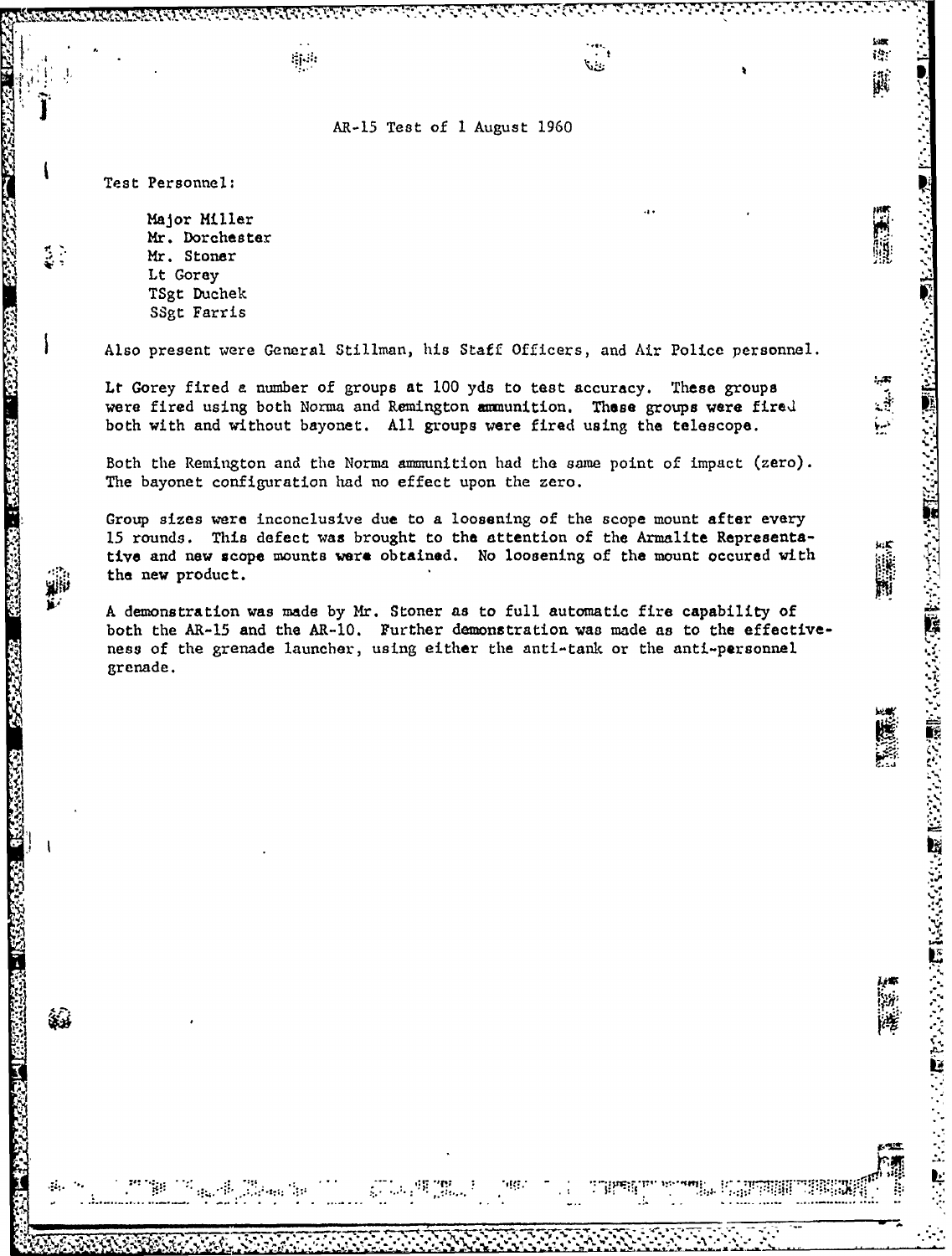USAF MARKSMANSHIP SCHOOL

LACKLAND MILITARY TRAINING CENTER (ATC) LACKLAND AIR FORCE BASE, TEXAS

RENT REVENT TO

 $\mathfrak{so}^l$ 

N OF. MMS-M-E/Lt Gorey<sup>236240</sup> 22 September 1960

#### **SUBJECT:** Helmet Penetration Test

MMS-C **TO:** 

**X .Y TO**

**BEARTON BEATING** 

**I.** The Test and Evaluation Branch, USAF Marksmanship School, conducted helmet penetraition toto 12 **-** 16 September. The purpose of this test was to determine the penetrating ability of the .223 cartridge fired from the Armalite AR-15 rifle at steel halmets. All firing was conducted on the known distance (FOX) range, Camp Bullis, Texas, or at the Mitchell Lake **"** Range, San Antonio, Texas. The following named officer and airmen conducted the tests:

llt Richard **J.** Gorey, 56715A SSgt Randall Farris, AF 15046831 SSgt Garold Fuller, AF 19604091

 $\mathcal{L}_{\mathcal{L}}$  .

2. The following test results are submitted for your information:

a. Range - 200 yards. A glancing **shot** was fired to determine if the bullet would ricochet off a steel helmet. The projectile struck the helmet at approximately a **350** angle **and** passed completely through both sides of the helmet. (Photo *#1*)

b. Range - 300 yards. A center helmet shot was fired to determine the penetrating ability of the bullet. The projectile passed completely through both sides of the helmet. (Phote  $\#2$ )

c. Range **-** 300 yards. A shot was fired to determine the effect of a glancing hit at a double thickness of helmet (one helmet inside another). The projectile passed through the first two layers of steel, ricocheted off the interior, then penetrated one layer of the helmet. The exterior thickness of helmet was buijed but not broken. (Photo  $#3$ )

d. Range - 300 yards. A center helmet shot was fired to determine the penetrating power of the bullet when fired at a double thickness of helmet. The bullet passe.  $\text{Im}\left\{ \text{h} \right\}$  through both helmets. (Photo  $\#4$ )

e. Range - 400 yards. Several shots were fired at various angles to determine the penetrating and ricocheting characteristics of the bullet. All projectiles penetrated or severely creased the helmet. (Photo **95)** *,*

**.-. , . . .** .. *., ,* **. . .** -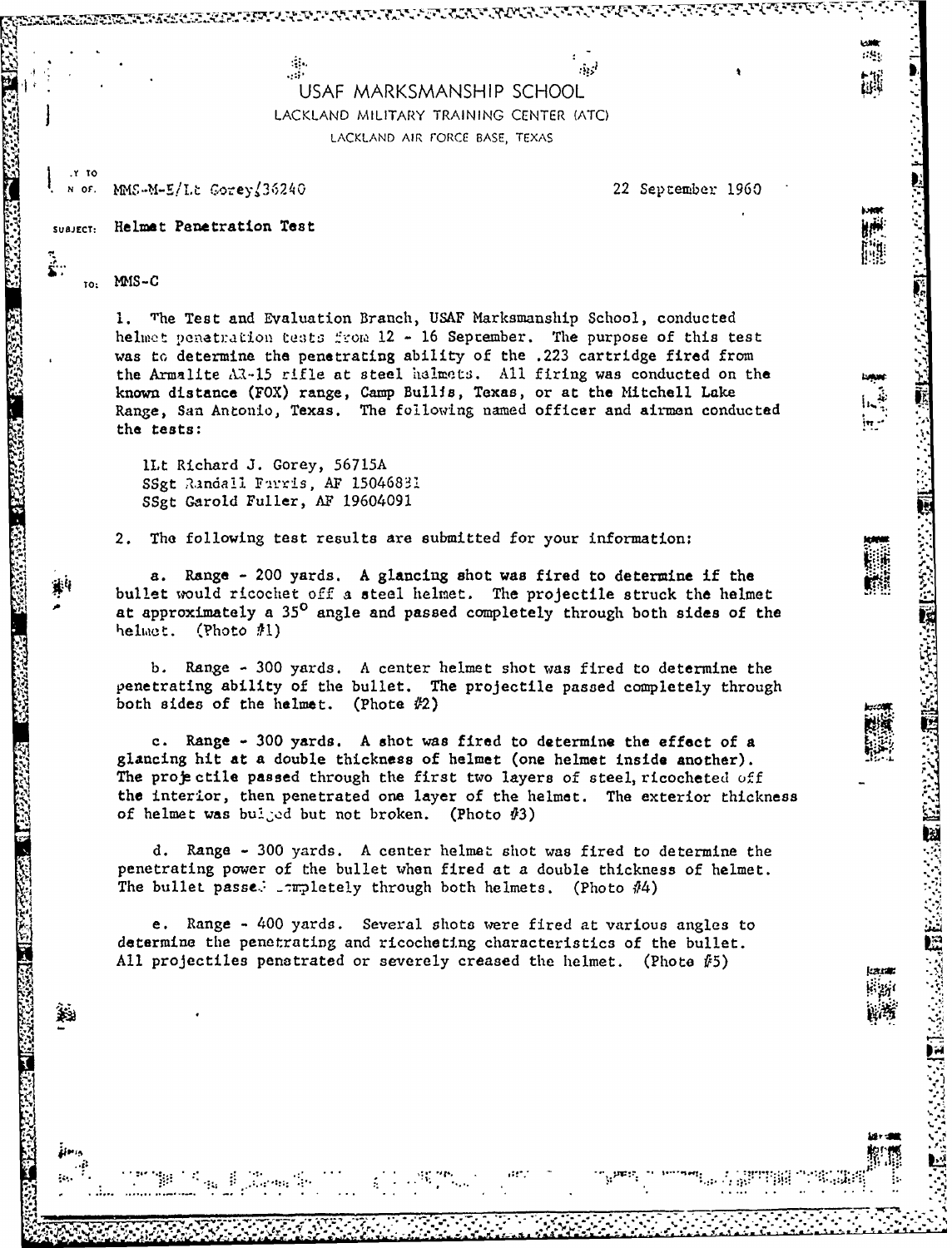f. Range - 500 yards. A center helmet shot was fired to determine the bullet penetrating ability at this range. The projectile passed completely through both sides of the helmet (Photo  $\hat{\psi}$ 6).

 $\dot{\mathbf{u}}$  .

 $\frac{1}{2}$ 

g. Range - 600 yards. A center helmet shot was fired to determine the<br>penetrating characteristics of the bullet at this range. The projectile'<br>passed through one side of the helmet, severely bulged but did not penetrate<br>th passed through one side of the helmet, severely bulged but did not penetrate the opposite side. (Photo  $\hat{\phi}$ 7) The helmet was suspended by a government issue belt. One shot penetrated completely the belt buckle.

RICHARD **J.** GOREY lLt, **USAF~**

Ìł.

ĩ

ia.<br>Bio

Ţ

**RESERVED AND RESERVED BY A RELEASED FOR A RELEASED** 

**THE REAL CONSTANTING TO A REPORT OF THE CONSTANTION** 

.<br>نانگر

yis n

 $\mathcal{U}$  .

 $\overline{c}$ 

**. . .** 

**個性的な状態的な状態を実現し、その種類などの感染を見られる。** 

ing<br>Kal

LAST  $\mathbf{k}^{\frac{1}{2}}$  $\frac{1}{2}$ 

阱

 $\ddot{\phantom{a}}$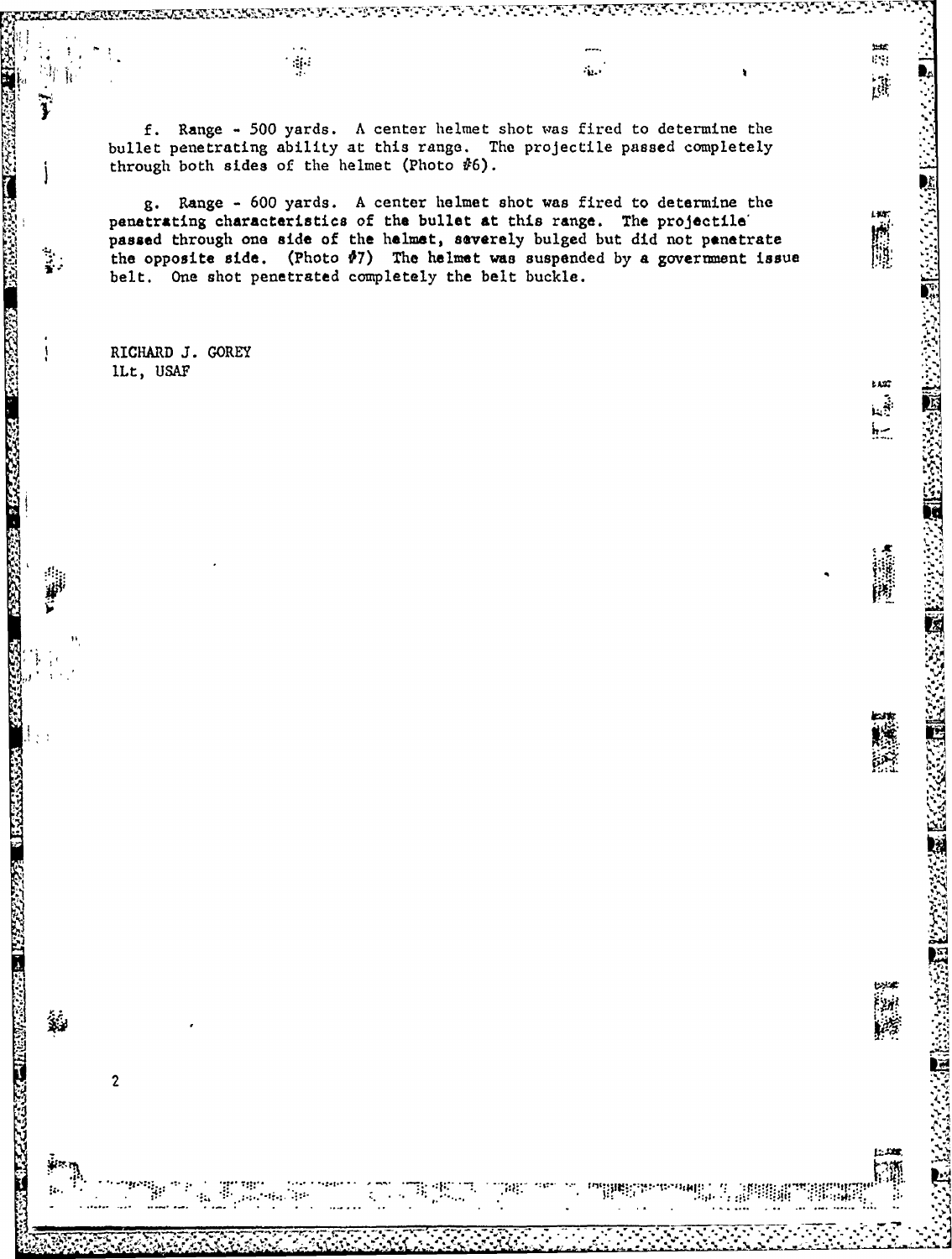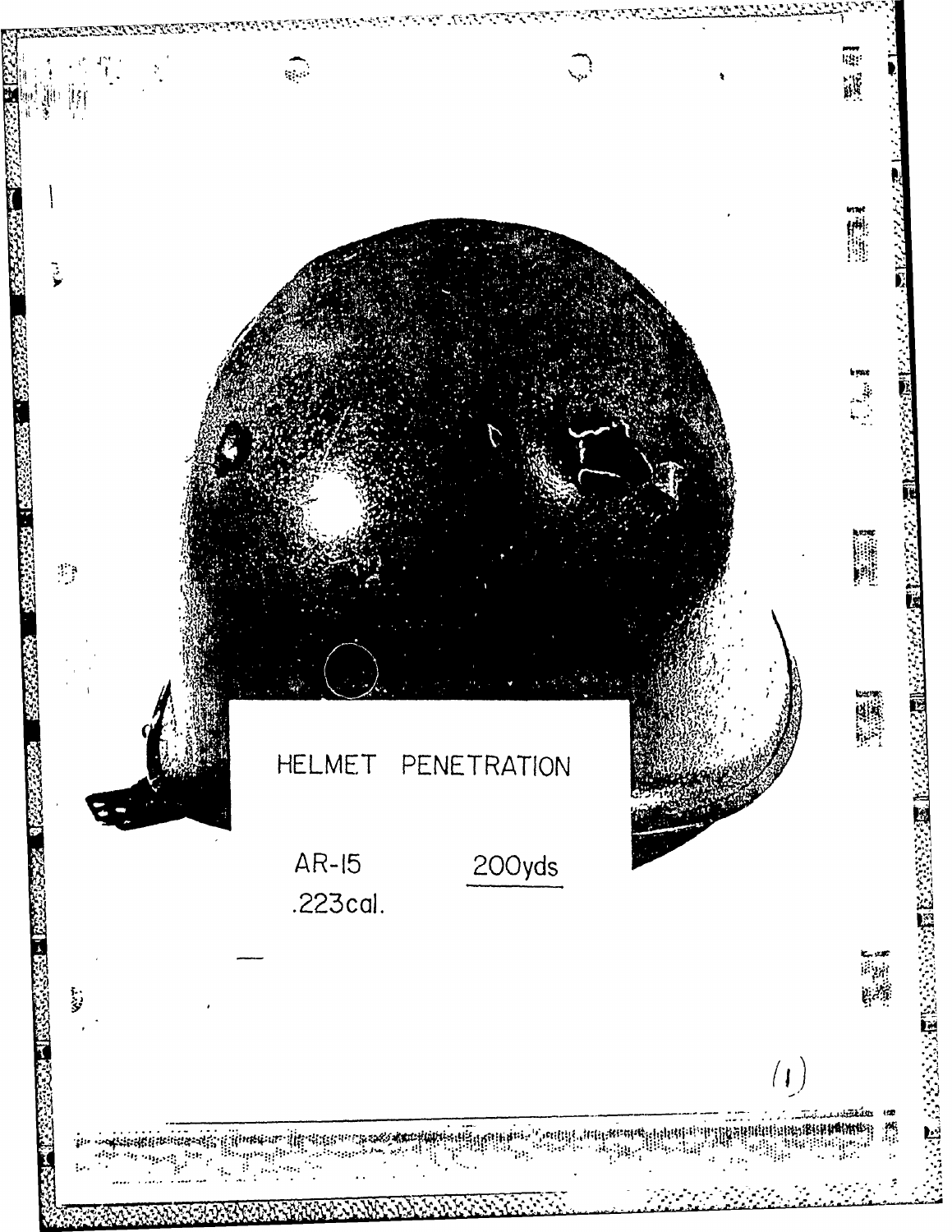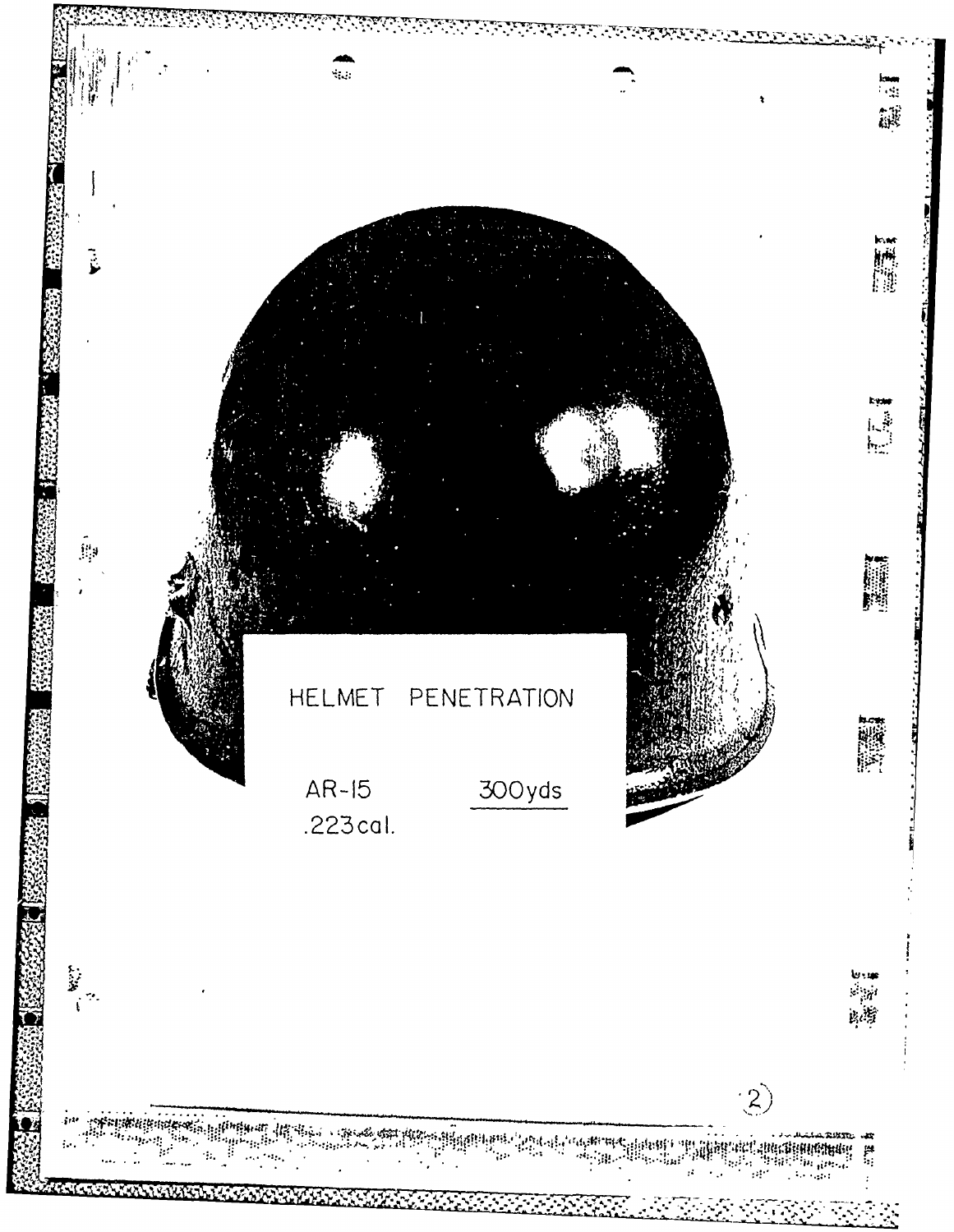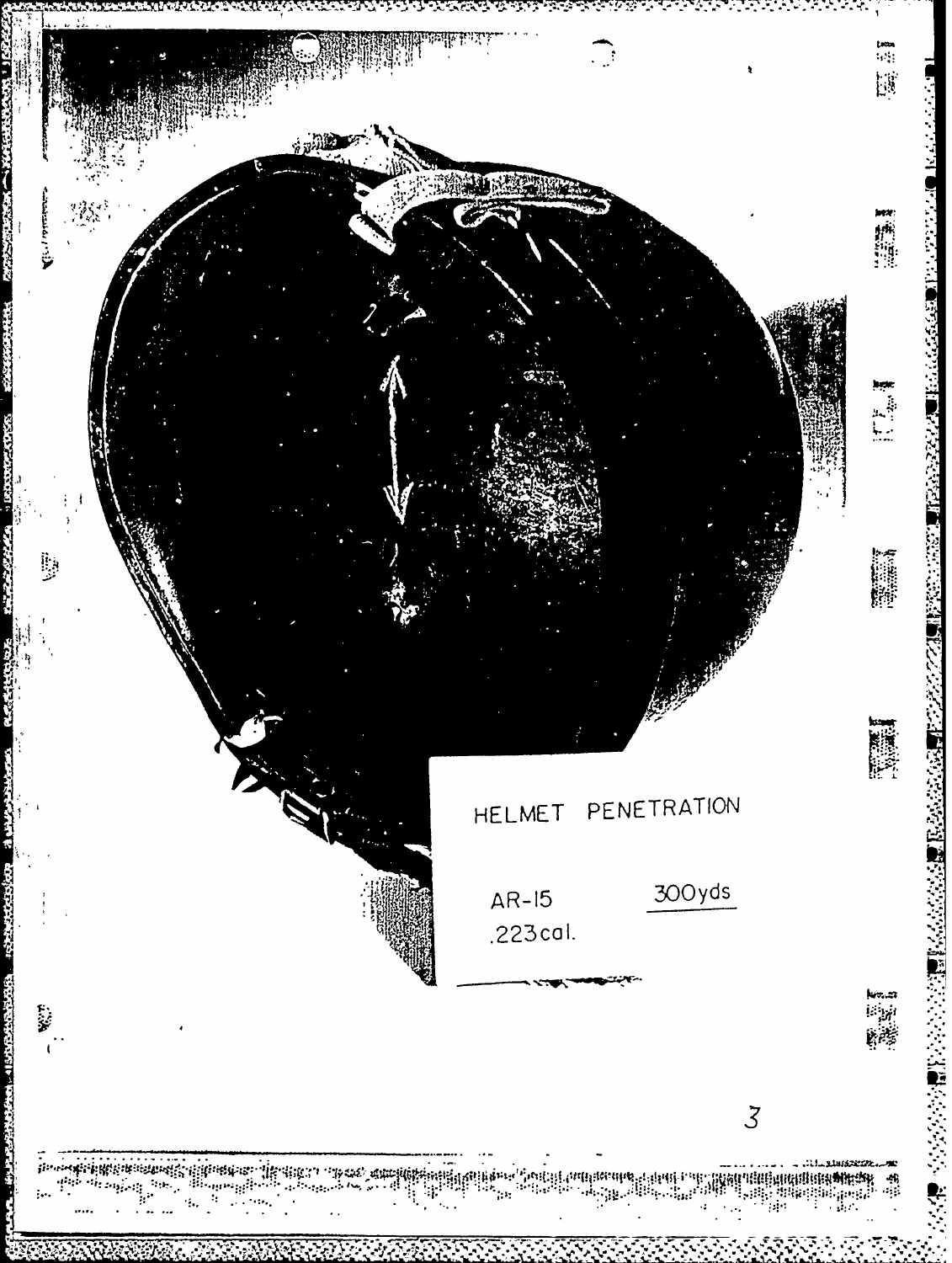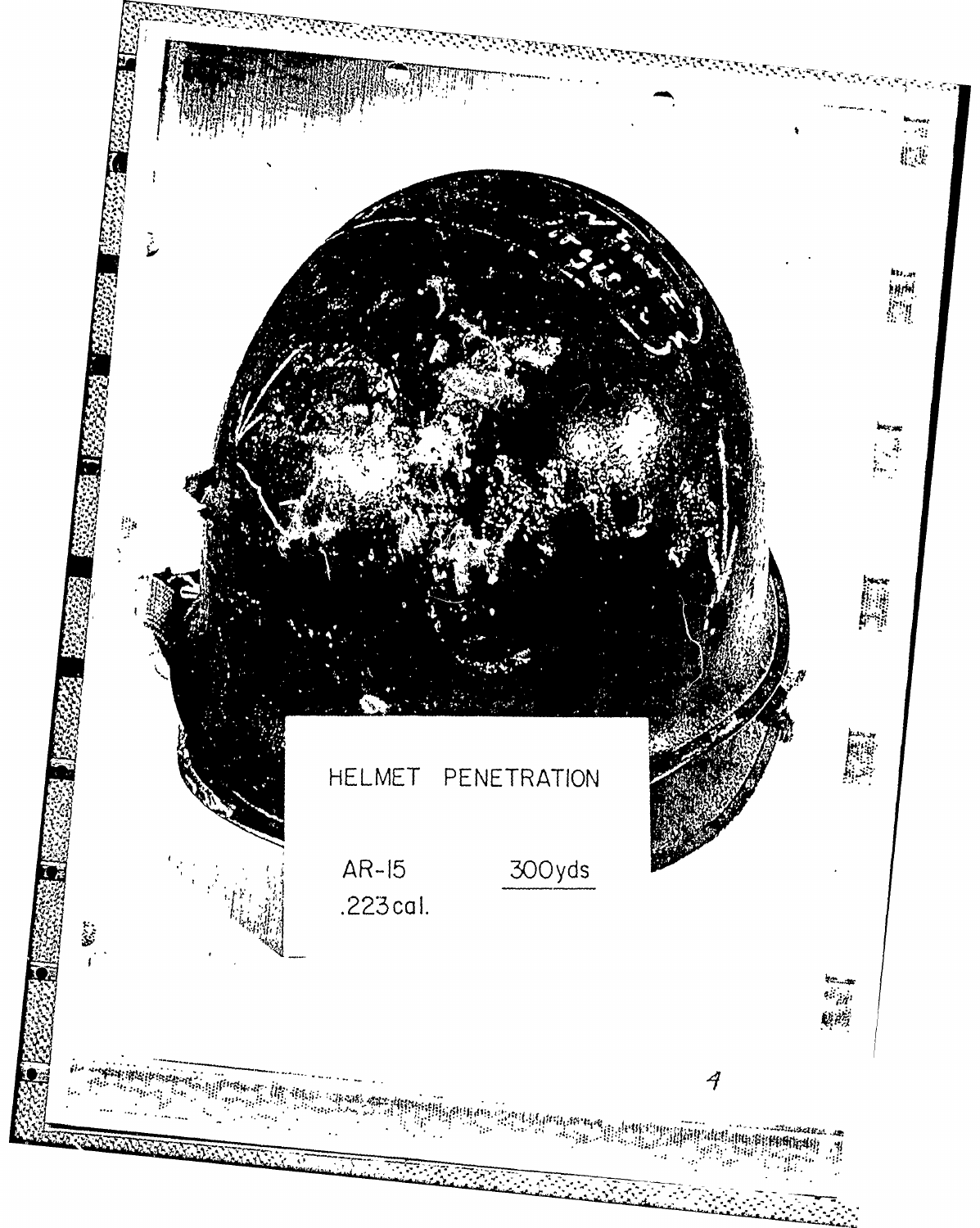